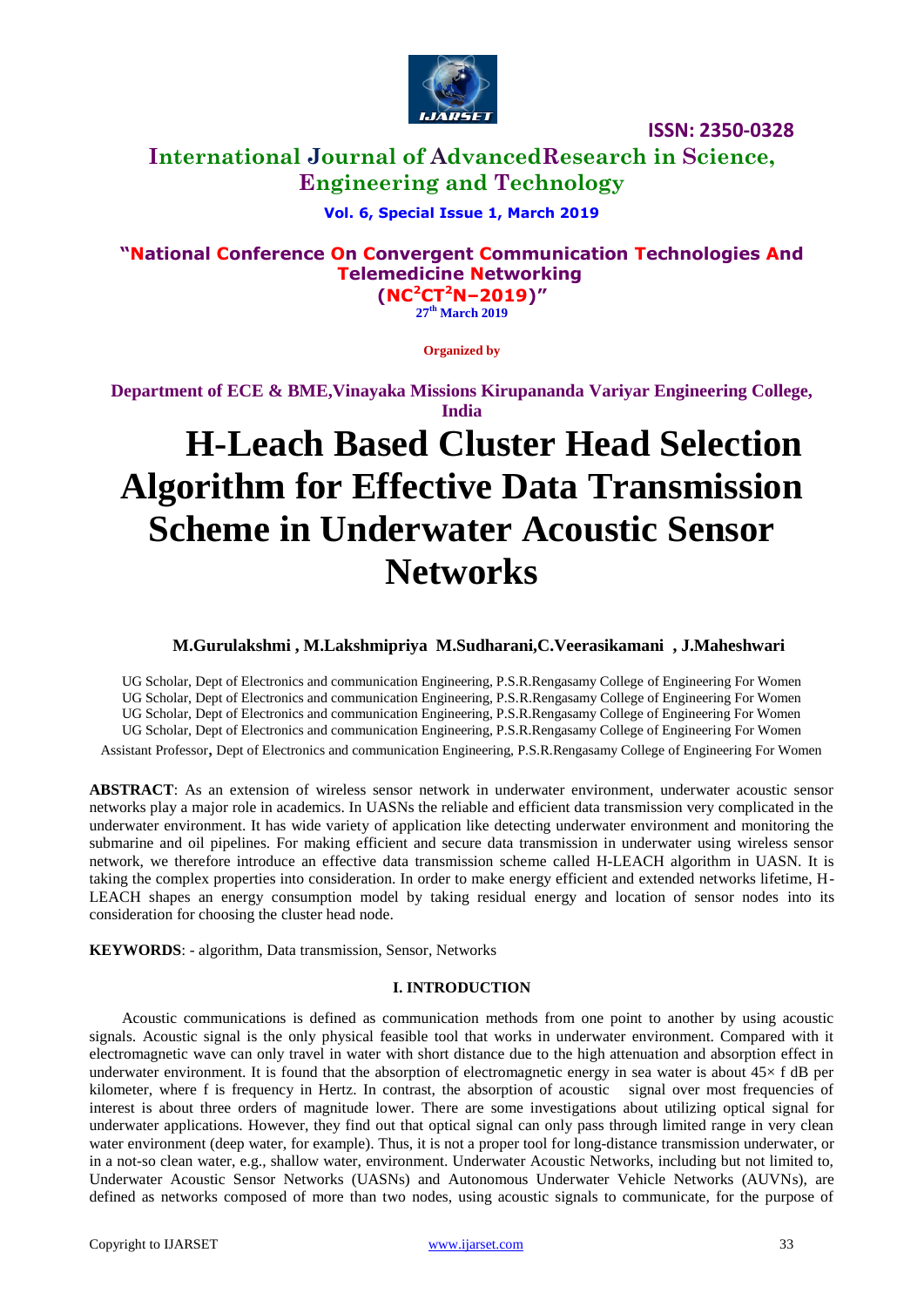

# **International Journal of AdvancedResearch in Science, Engineering and Technology**

#### **Vol. 6, Special Issue 1, March 2019**

## **"National Conference On Convergent Communication Technologies And Telemedicine Networking (NC<sup>2</sup>CT<sup>2</sup>N–2019)"**

**27 th March 2019**

**Organized by**

#### **Department of ECE & BME,Vinayaka Missions Kirupananda Variyar Engineering College, India**

underwater applications. UASNs and AUVNs are two important kinds of UANs. The former is composed of many sensor nodes, mostly fora monitoring purpose. The nodes are usually without or with limited capacity to move. The latter is composed of autonomous or unmanned vehicles with high mobility, deployed for applications that need mobility, e.g., exploration. An UAN can be an UASN, or an AUVN, or a combination of both.

#### **II. LITERATURE SURVEY**

#### **A.LEACH PROTOCOL [LOW ENERGY ADAPTIVE CLUSTERING HIERARCHY]:**

LEACH protocol organizes the nodes by themselves. Regular nodes in cluster send data to Cluster Head (CH). Cluster Head aggregates the data and sends to base Station. In LEACH [7] Cluster Head Selection is based on the desired percentage of CHs for the network and number of times the node has been a CH so far. Each node should select a random number between the interval  $0 \& 1$ . If the generated random number is less than threshold then the node becomes a CH for current round. Threshold is obtained by using the following formula:  $T(n) = \{P/1-P^*(r \mod 1/P), r\}$ n ε G Where, P is the desired percentage of clusters; r denotes the current round; G denotes set of nodes that have not been CHs in the last 1/P rounds. Cluster Head Selection, Cluster Formation and Data Communication are taken place at a time instant is known as rounds. Each round has two phases: Set-up Phase & Steady State Phase. During Set-up Phase Cluster Head announces its election by sending advertisement message to all other nodes in order to form the cluster. During Steady State Phase each CH creates TDMA schedule for their members to transmit their data and it also tells when it to transmit. Nodes can send data during their allocated period. Radio of regular nodes is turned off until their scheduled time reached. Thus the energy is saved. Finally CH aggregates all data and sends to Base Station. Problems in Leach are i) CH selection is random and it does not consider about energy consumption of nodes. Therefore there may be a chance for CH will die earlier than other nodes. When CH dies, the cluster will become useless. ii) It cannot cover large area and CHs are not uniformly distributed. iii) It cannot be able to address the schedulability and predictability measures.

## **III. PROPOSED METHODOLOGY**

#### **A.SIMULATIONS**

 Most of the commercial simulators are GUI driven, while some network simulators require input scripts or commands (network parameters). The network parameters describe the state of the network(node placement, existing links) and the events (data transmission, link failures, etc).An important output of simulations are the trace files.Tracefiles can document every event that occurred in the simulation and are used for analysis. Certain simulators have added functionality of capturing this type of data directly from a functioning production environment, at various times of the day, week, or month, in order to reflect average, worst-case, and best-case conditions. Network simulators can also provide others tools to facilitate visual analysis of trends and potential trouble spots.

#### **B.SIMULATION TECHNIQUES**

Most network simulators use discrete event simulation, in which a list of pending "events" is stored, and those events are processed in order, with some events triggering future events—such as the event of the arrival of a packet at one node triggering the event of the arrival of that packet at a downstream node. Some network simulation problems, notably those relying on queuing theory, are well suited to Markov chain simulation in which no list of future events is maintained and the simulation consists of transiting between different system "states" in a memory less fashion. Markov chain simulation is typically faster but less accurate and flexible then detailed discrete event simulation. Some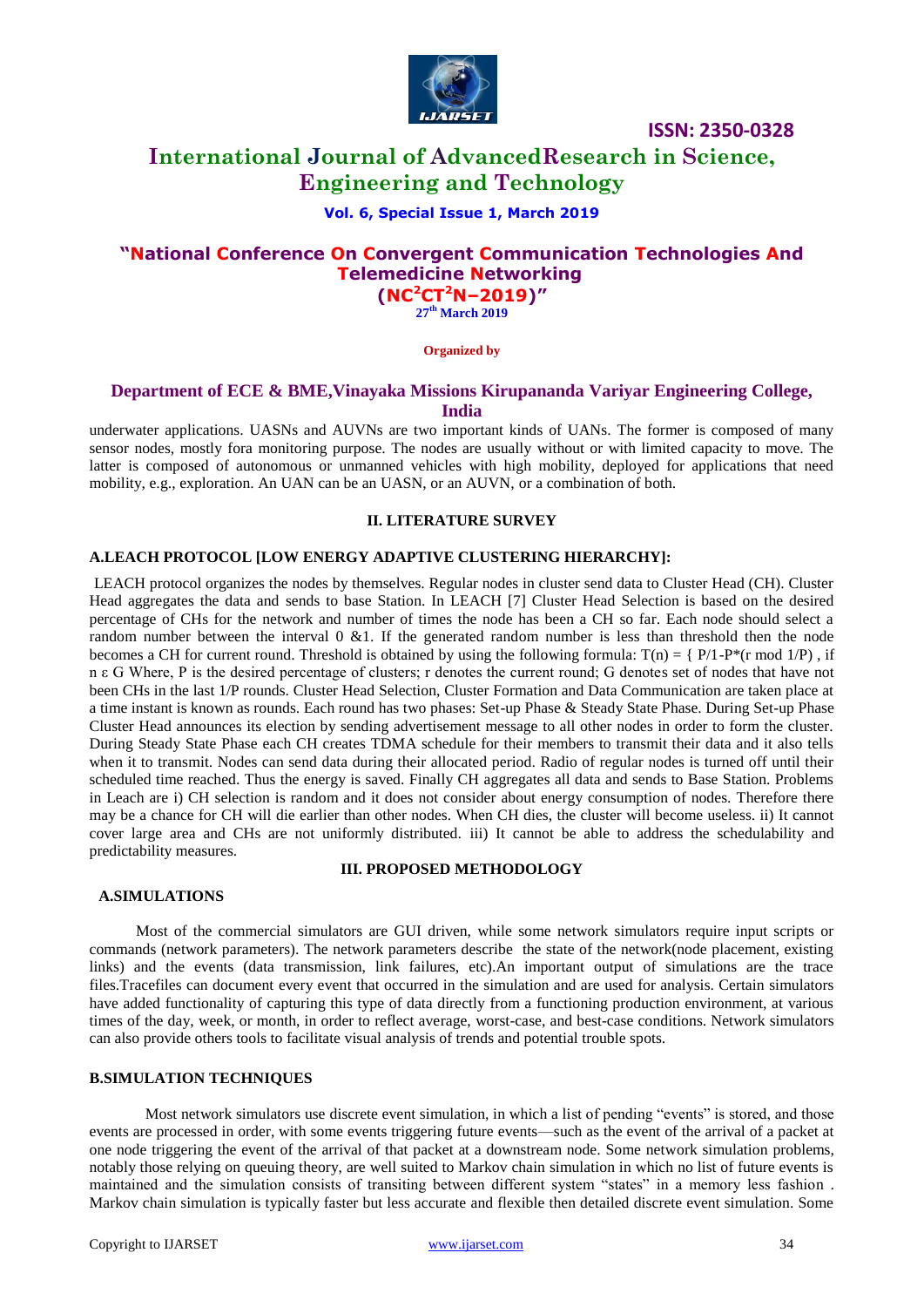

# **International Journal of AdvancedResearch in Science, Engineering and Technology**

#### **Vol. 6, Special Issue 1, March 2019**

## **"National Conference On Convergent Communication Technologies And Telemedicine Networking (NC<sup>2</sup>CT<sup>2</sup>N–2019)"**

**27 th March 2019**

**Organized by**

#### **Department of ECE & BME,Vinayaka Missions Kirupananda Variyar Engineering College, India**

simulations are cyclic based simulations and these are faster as compared to event based simulations. Simulation of networks can be a difficult task.

#### **C.NS (SIMULATOR)**

Ns or the Network simulator (also popularly called ns-2) is a discrete event network simulator. It is popular in academia for its extensibility (due to its open source model) and plentiful online documentation. Ns is popularly used in the simulation of routing and multicast protocols, among others, and is heavily used in ad-hoc networking research. Ns supports an array of popular network protocols, offering simulation results for wired and wireless networks alike. It can be also used as limited –functionality network emulator. Ns is licensed for use under version 2 of the GNU General Public License.

#### **D. TOOL COMMAND LANGUAGE**:

(TCL) is an interpreted script language developed by Dr.John Ouster out at the University of California, Berkley, and now developed and maintained by Scrip tics. Tcl is comparable to: Netscape JavaScript Microsoft's Visual Basic .The UNIX-derived Practical Extraction and Reporting Language IBM's Restructured Extended Executor In general, script languages are easier and faster to code in than the more structured, complied languages such as C and C++. Script languages are sometimes considered good "glue "languages for tying several compiled programs together.Or,as standalone programs, they can allow you to create simple but powerful effects on their own. Tcl Blend is a version of Tcl that can access certain Java languages facilities. Tcl has a companion program, Tool kit (Tk), to help create a Graphical User Interface with TCL. OTCL is an object oriented extension of Tcl and created by David Wetherall. It is used in network simulator (NS-2) and usually run under Unix environment

#### **E.GEDIT**

 GEDIT is a UTF-8 compatible text editor for the GNOME computer desktop environment. Designed as a general purpose text editor, edit emphasizes simplicity and ease of use. It includes tools for editing source code and structured text such as markup languages. It is designed to have a clean, simple graphical user interface according to the philosophy of the GNOME project, and it is the default text editor for GNOME.

 Gedit includes syntax highlighting for various program code and text markup formats. Gedit also has GUI tabs for editing multiple files. Tabs can be moved between various windows by the user. It can edit remote files using GVFS (Gnome VFS is now deprecated) libraries. It supports a full undo and redoes system as well as search and replace. Other typical code oriented features include line numbering, bracket matching, text wrapping, current line highlighting, automatic indentation and automatic file backup. Some advanced features of gedit include Multilanguage spellchecking and a flexible plug in system allowing to dynamically adding new features.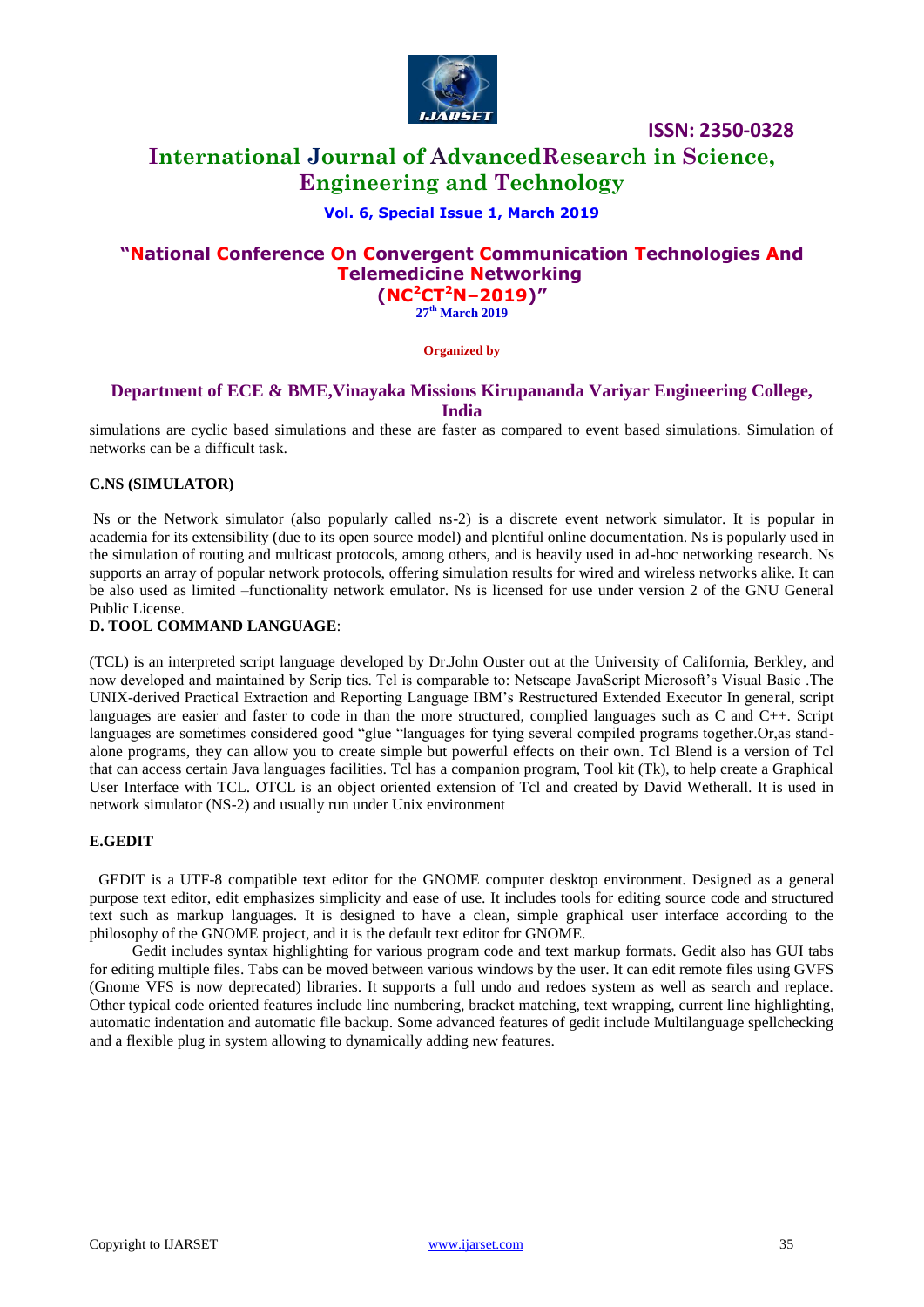

# **International Journal of AdvancedResearch in Science, Engineering and Technology**

## **Vol. 6, Special Issue 1, March 2019**

## **"National Conference On Convergent Communication Technologies And Telemedicine Networking (NC<sup>2</sup>CT<sup>2</sup>N–2019)"**

**27 th March 2019**

**Organized by**

## **Department of ECE & BME,Vinayaka Missions Kirupananda Variyar Engineering College,**



Fig 5.1 Output: Initialize the sensor nodes



Fig 5.2 Output: Cluster nodes are selected.